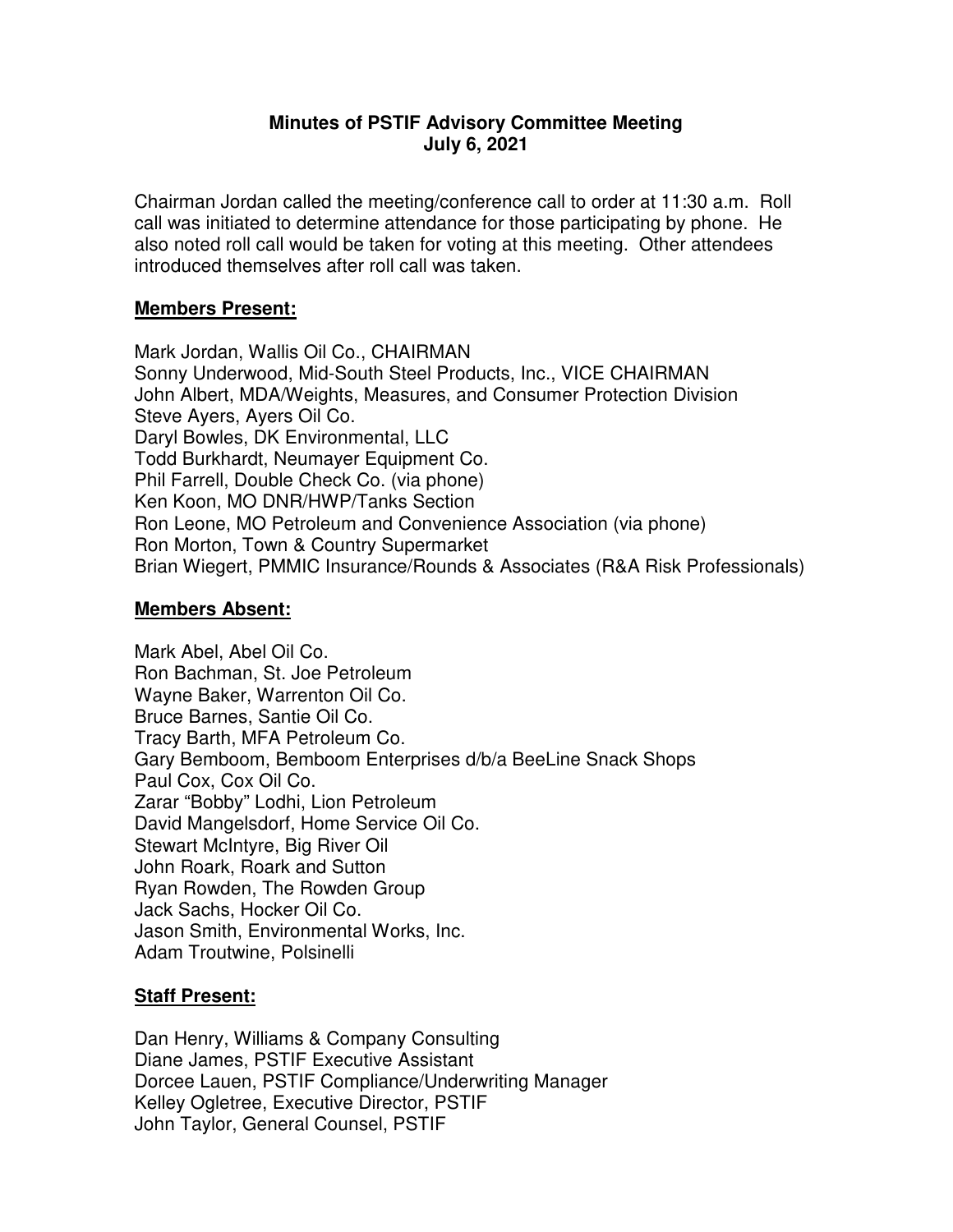## **Others Present:**

Vicki Cason, Wallis Oil Co. Carol Eighmey, Retired Darryl Slade, Tanks Section, MoDNR Environmental Remediation Program

## **Review/Approval of Minutes – January 27, 2021 Meeting**

Sonny Underwood moved that the minutes be approved as presented. Steve Ayers seconded. A roll call vote was taken. Motion carried with John Albert abstaining.

# **Review Financial Information**

Chairman Jordan asked Ms. Ogletree to take them through this information. Ms. Ogletree did so; there were no questions or comments on this information.

## **2021 Legislative Report**

Chairman Jordan asked Ms. Ogletree to give them an overview of the 2021 legislation that had been passed. Ms. Ogletree reported that the legislature only passed a small number of bills, but that the change to the PSTIF statutes supported by the Board of Trustees was in one of them. This change authorizes the Board to modify the PSTIF Participation Agreement to move defense costs outside the coverage limit of \$1 million required in statute. Ms. Ogletree reminded the committee that this change is necessary to ensure PSTIF's Participation Agreement continues to be recognized by MoDNR as a full financial assurance mechanism for tank owners and operators to meet the financial responsibility requirements.

Ms. Ogletree also reported that MoDNR's efforts to modify the statute such that a portion of the Transport Load Fee would go directly to them, which was discussed in detail at the last committee meeting, was introduced but did not pass this session.

## **Discussion of Participation Agreement Changes**

Chairman Jordan commented that at the last Committee meeting a subcommittee was formed to work with PSTIF's General Counsel to examine the current Participant Agreement and some of the language included. Chairman Jordan reported that the subcommittee considered several options, including whether or not to put a limit on the defense costs and if so, how much that limit should be.

Chairman Jordan explained that ultimately the subcommittee determined that it would be in the best interest of both the participants and the PSTIF Board of Trustees to have no limit on defense costs.